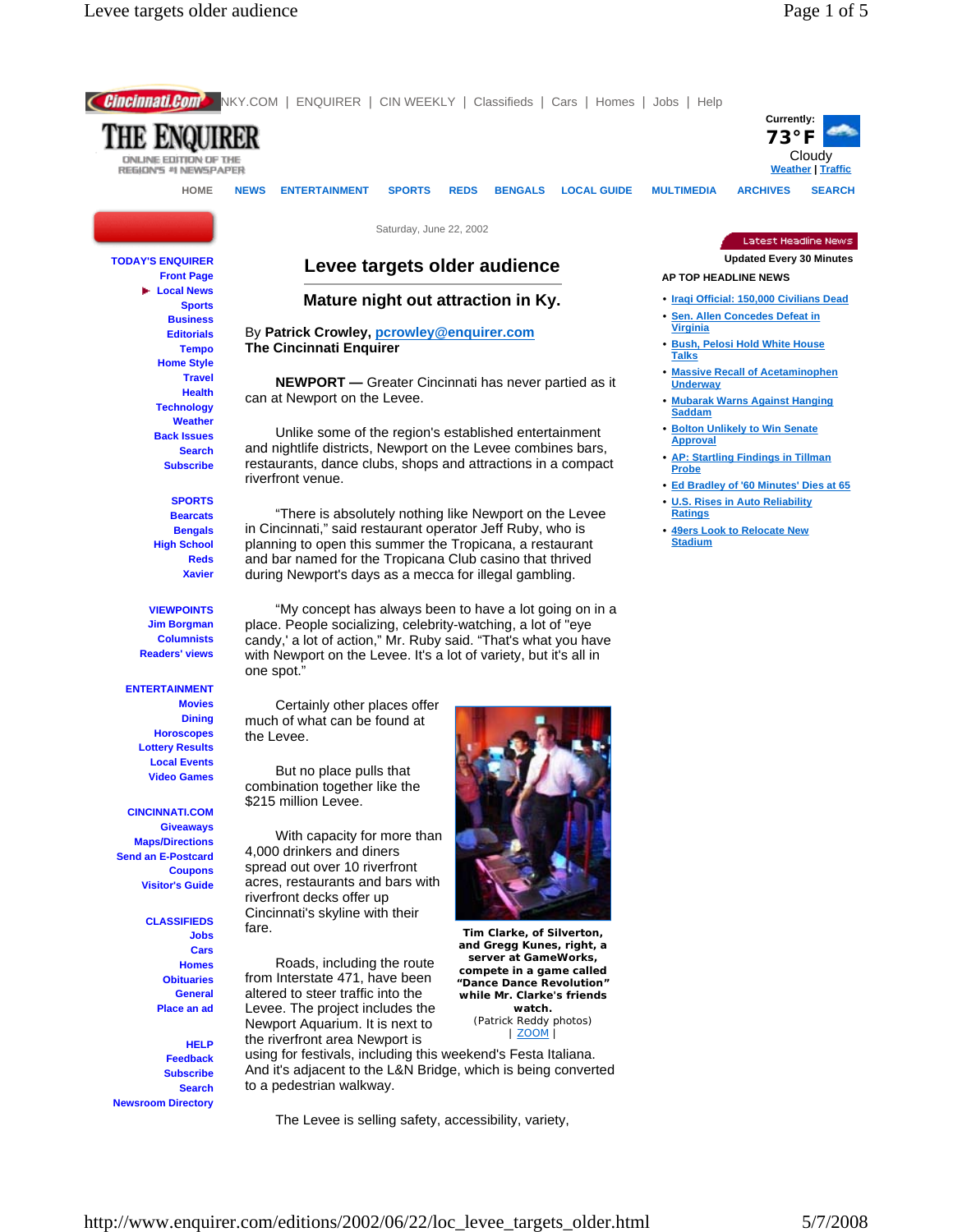shopping, food and lots of opportunities to have a drink.

 "Newport on the Levee can be whatever somebody wants it to be," said Deborah Thompson of GameWorks, which offers more than 100 video games, three bars and a restaurant over 25,000 square feet.

 "You can come down and relax, have some drinks, eat dinner and see a movie," Mrs. Thompson said.

 Nearby young men and women rocked side to side in Indy-style race cars positioned in front of massive screens that displayed computer-generated speedways. Other patrons battled aliens and criminals, hit golf balls and shot hoops, rode wave runners and motorcyles and even caught fish — all of the action taking place on loud, colorful video screens.

 Mr. Ruby — operator of the Waterfront, the Precinct and other area restaurants — compares the Levee to urban entertainment and tourist districts in other cities, including the Riverwalk in San Antonio. .

## **Cincinnati's loss?**

 The project, Mr. Ruby said, is another example of Northern Kentucky aggressively attracting entertainment and tourist dollars at the expense of Cincinnati.

 "Cincinnati wants The Banks," Mr. Ruby said, referring to the development plan for Cincinnati's riverfront that is still in the conceptual phase.

 "But I'll be dead by the time that happens," he said. "It'll be 2092."



**Flames leap from the skillet as Stu Rutherford, a chef at Mitchell's Fish Market, prepares a dish.** | ZOOM |

 Already the Levee is taking business away from other places, said Lou Rio, manager of the Brio Tuscan Grille.

 "We're seeing people come over from Cincinnati for lunch," Mr. Rio said. "They can valet park for a buck and be back in their office in an hour. We know because we see the license plates."

 On the weekends, Mr. Rio has seen waiting lists of two hours or more. The same is true at Mitchell's Fish Market, where there is a wait on the weekend from early afternoon until after 10 p.m.

 "I don't know where they are all coming from," said Steve Singleton, the Fish Market's general manager. "But they are coming from somewhere, eating here instead of eating where they used to."

In an area the size of Greater Cincinnati there are only so many dollars to be spent on restaurants, bars and

# careerbuilder.com

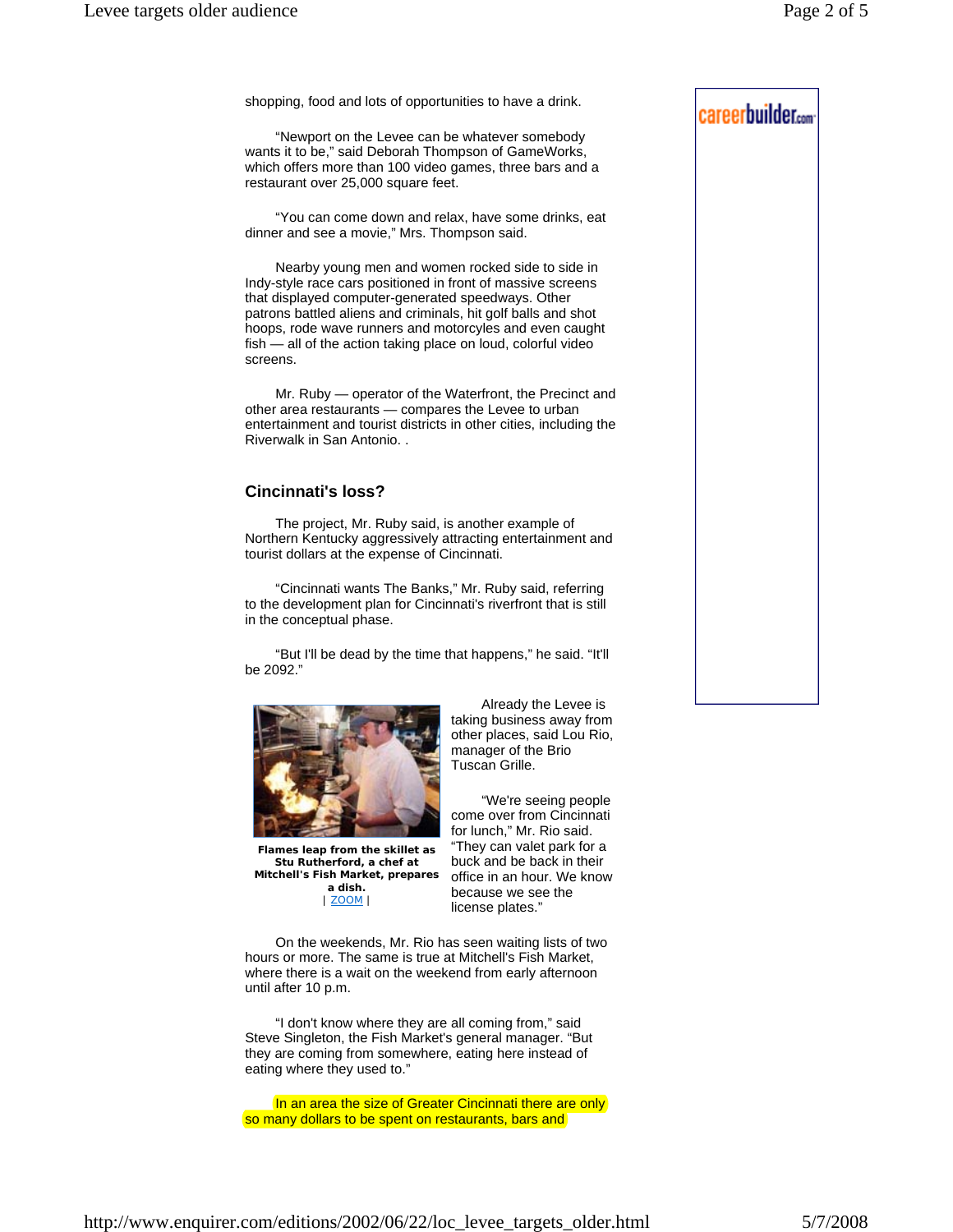entertainment, said Ron Santibanez, a southern California restaurant consultant.

 "When you have a new hot spot, a new destination, it is going to be very popular at first," Mr. Santibanez said. "Now whether or not they can be sustained depends on how well the development is run, how good the food is, the quality of the service, etc.

**"But when people are coming to the new hot spot, it is at** the expense of somebody else."

 In one way Newport on the Levee is designed to appeal to families. Part of the complex includes the \$40 million Newport Aquarium. Gameworks has lots of games and activities for kids. There is also Sweet Dreams Candy Co., Cold Stone Creamery, the AMC theaters, a Barnes & Noble bookstore, the Firstar IMAX and Johnny Rockets, a '50s-style malt shop.

#### **A Night at the Levee**

 But after dark, the Levee is becoming one of Cincinnati's hottest night spots.

 Covington lawyer Rob Sanders, 29, walked up the levee's outdoor staircase on the way to meet friends at The Claddagh Irish Pub, already becoming known for its heaping portions of fish and chips.

 "One of reasons me and my friends come here is that it's a little more grown up than the MainStrasse and Main Street bars," Mr. Sanders said. "It's a good mix. It's not an old folks home, but it's not for teeny-boppers, either."

 That's all by design, said David Wechsler, executive vice president of Steiner & Associates, the Levee's Columbusbased developer.

 "We're going to have bars, but it's not going to be all college kids," Mr. Wechsler said.

 "We are not putting in more night clubs," he said. "We are not trying to really attract that (Main Street) group. We're more young-professional-oriented, a place where people feel comfortable coming here, going to dinner and a late movie and maybe going to a bar."

## **Parking, safety**

 Greater Cincinnatians are used to partying in urban neighborhoods that feature bars, restaurants, art galleries and shops — a description that fits at Mount Adams, Main Street and MainStrasse Village.

 In those places, parking is often an issue — as it is at the Levee, which features an underground garage that quickly becomes crowded on the weekends. Safety also is sometimes a concern, particularly on the streets away from the main entertainment districts.

Scott Meyers, 29, a teacher and coach at Newport High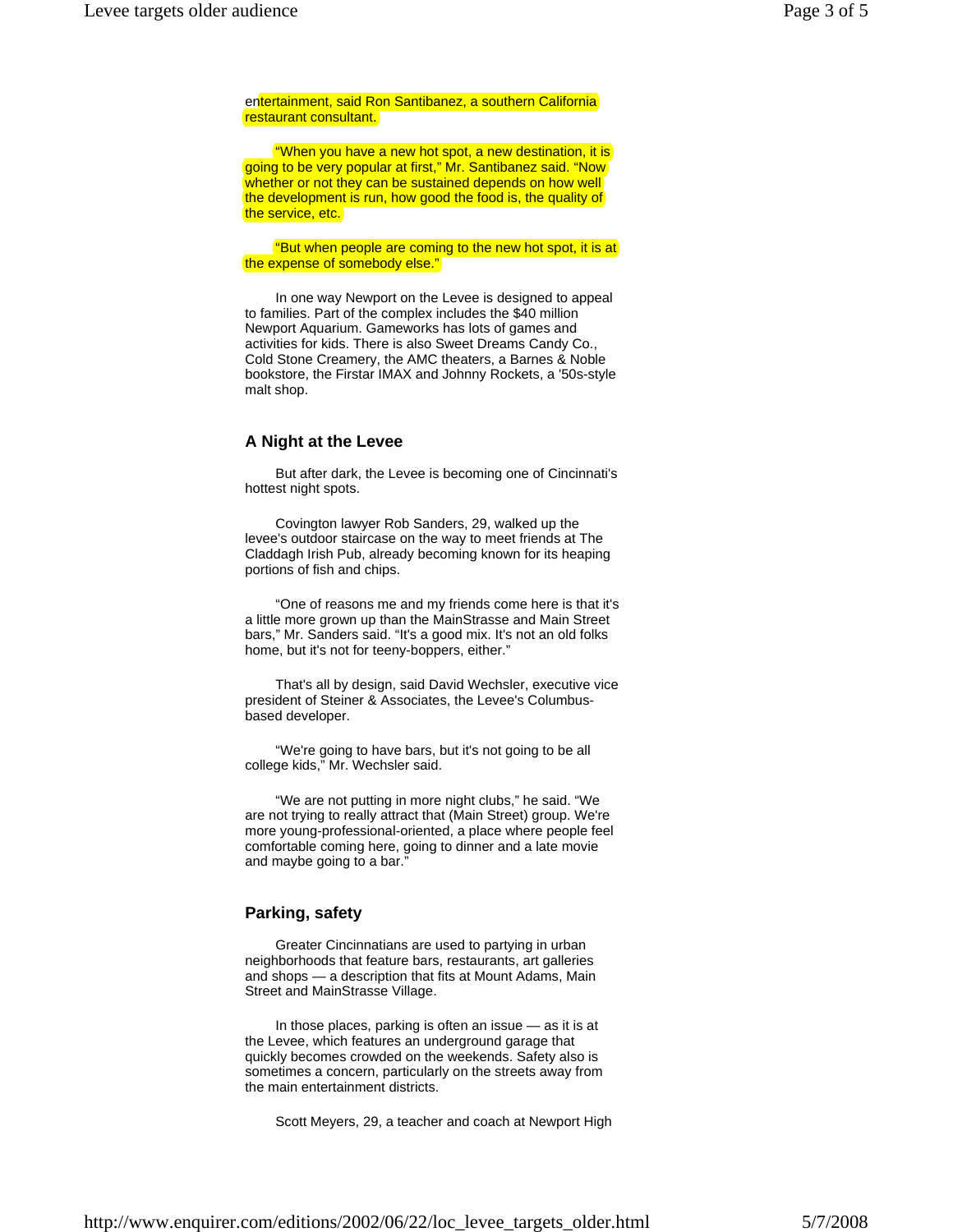School, used to spend more time on Main Street in Cincinnati, an area just north of downtown in Over-the-Rhine catering mainly to the 20-something bar crowd.

 Yet given some of the problems with crime and racial unrest in Cincinnati, Mr. Meyers has been hanging out more at the Levee.

 "It's not only new and different, but it just feels a lot safer than other places," Mr. Meyers said.

 Amy Jackson, a manager at the Mount Adams Bar and Grill, said the Levee has not seemed to dent business in Mount Adams.

 "Obviously, downtown has had its problems, and we've picked up some business from that," Ms. Jackson said. "But we really haven't been affected by (Newport on the Levee). I think people tend to go over there more doing the week because it's more dining than drinking, but they are still coming up here on the weekends."

 Nonetheless, operators of Levee restaurants make from 30 to 50 percent of their business from alcohol sales. Most are geared to the drinking crowd, with lounges and outdoor tables.

### **Big on booze**

 GameWorks — where you must be 18 or older after 10 p.m. — plans to open an outdoor bar this summer.

 Brio has a martini night. The Claddagh specializes in pints of Irish ales. Mitchell's Fish Market is considering starting a happy hour.

But the real party place is the Empire.

 Karen Chitwood and Lori Alig bounded up the steps from the Levee's first level up to Empire. Both 40 years old and long-time friends from Boone County, the pair was out for a night on the town.

 After having dinner and drinks at Claddagh,the women were ready to dance at Empire, a 27,000-square-foot club that features two dance areas — one playing '80s and pop, the other hard-thumping techno — separated by a sports bar filled with pool tables. The club stays open until 4 a.m., though it must stop serving alcohol before that.

 "We still like Main Street, and we go there a lot," Mrs. Alig said as she moved toward the dance floor. "But this place is just a lot of fun. Plus it's new, and that makes it a good place to go because it's something different."

 Greg Jones, manager at The Claddagh, agrees that a lot of Levee's attraction right now is that it is unique in the market.

 "The way we view it, if we produce great food and great service each day, we become a choice because of that," Mr. Jones said. "Not because of what side of the river we are on."